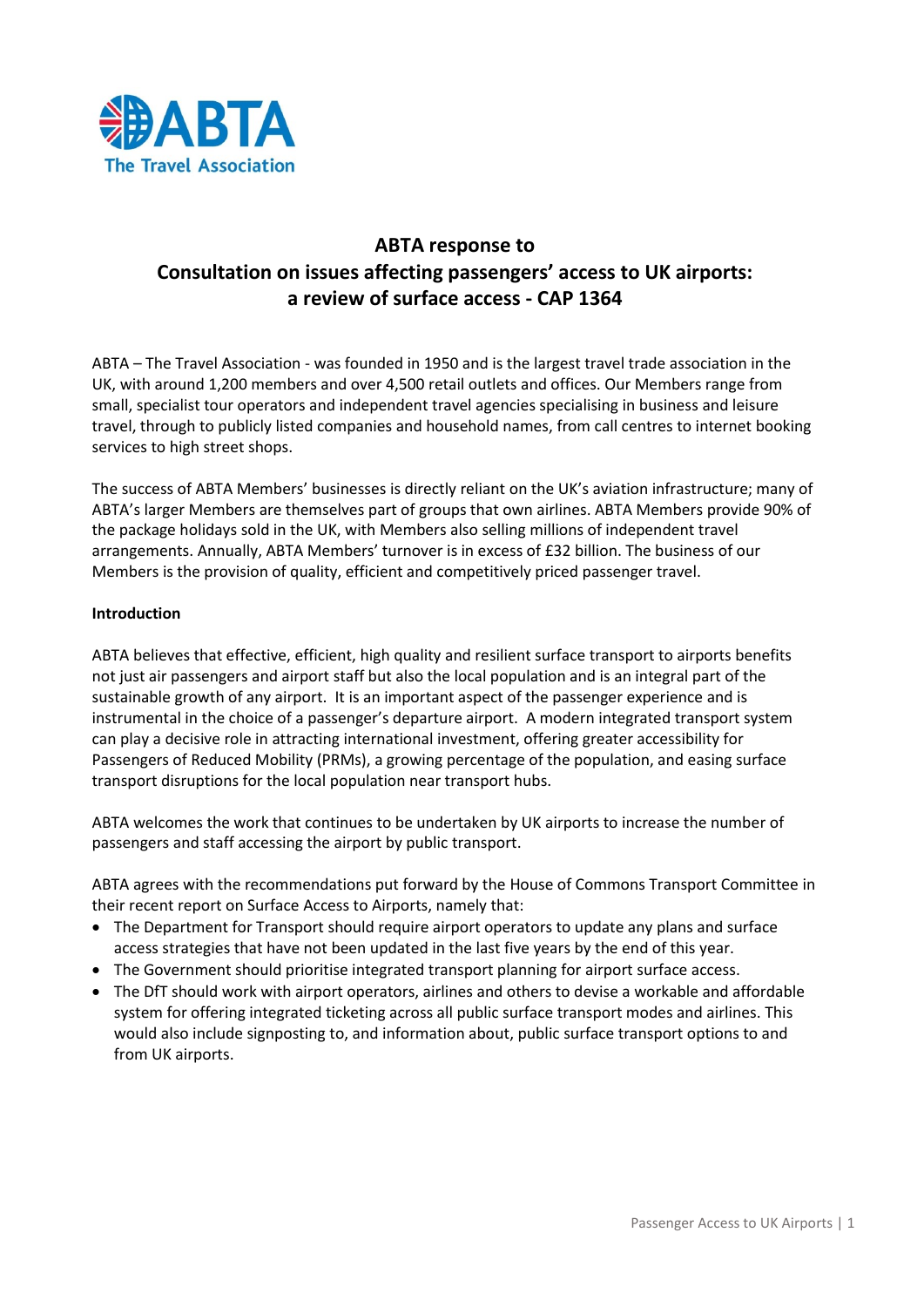## **Executive Summary**

- Although airports have worked hard to increase the number of passengers accessing the airport by public transport, there will always be times where public transport either isn't available or isn't suitable.
- Where public transport is lacking and passengers are reliant on private transport, drop-off charges and car parking can be expensive. At the very least, free drop-off should be available to within easy walking distance of the terminal.
- Stricter enforcement of the time vehicles spend in the drop-off area would help.
- Airport websites should clearly show all the options available to access the airport with transparent charges.

#### **Consultation Questions**

#### **1. Have we identified the key issues on market structure within the scope of this review?**

Yes. The CAA's review is thorough and addresses a wide range of issues affecting the passenger experience in accessing UK airports.

ABTA agrees with the CAA's view that competition between airport operators and between different surface access operators is the best way to keep prices at competitive levels and quality of service high.

There will always be times when it's not possible to take public transport to the airport and passengers need to either be dropped off at the airport or park their car. On some railway lines there are no services during the night period or in the early hours of the morning, leaving passengers, arriving late in the evening or departing early in the morning, and airport staff, working early or late shifts, no alternative but to use private transport. Public transport links generally operate in day time hours and do not take account of passengers having to be at an airport at least two hours ahead of a 0600 departure or of the airport staff required to service those flights.

Equally, public transport isn't always suitable for passengers travelling with large pieces of luggage, child buggies and for Persons of Reduced Mobility (PRMs) who might be travelling in a wheelchair.

ABTA recognises that, however good the public transport links, a certain proportion of passengers will travel to airports by car, either through necessity, or through choice. It is important that car parking charges are not so high as to encourage passengers to make two return airport trips rather than one, thereby doubling their congestion and air pollution impact. Also, high car parking charges may lead to passengers parking in nearby residential areas, to the inconvenience and disruption of the local community. A careful balance needs to be struck.

Many airports have seen passengers arriving by private car as a revenue opportunity, and several are charging quite large amounts simply for drop-off or collection with charges frequently applied to taxis as well as to private vehicles. Airports that do charge for drop off must be completely transparent with signage that the charge only applies to a limited period - frequently 10 minutes – and if this is exceeded, there will be an additional higher charge. Whilst taxi drivers using the airport frequently should be aware of this, drivers of private vehicles who are not regular visitors might not.

ABTA believes it's essential that there is a free drop-off facility for passengers arriving by private car/taxi. This must be within walking distance of the terminal so that they can get quickly into the airport and start their journey. It's not acceptable that the free drop-off is only in a car park away from the terminal and then the passenger must take a bus to the terminal.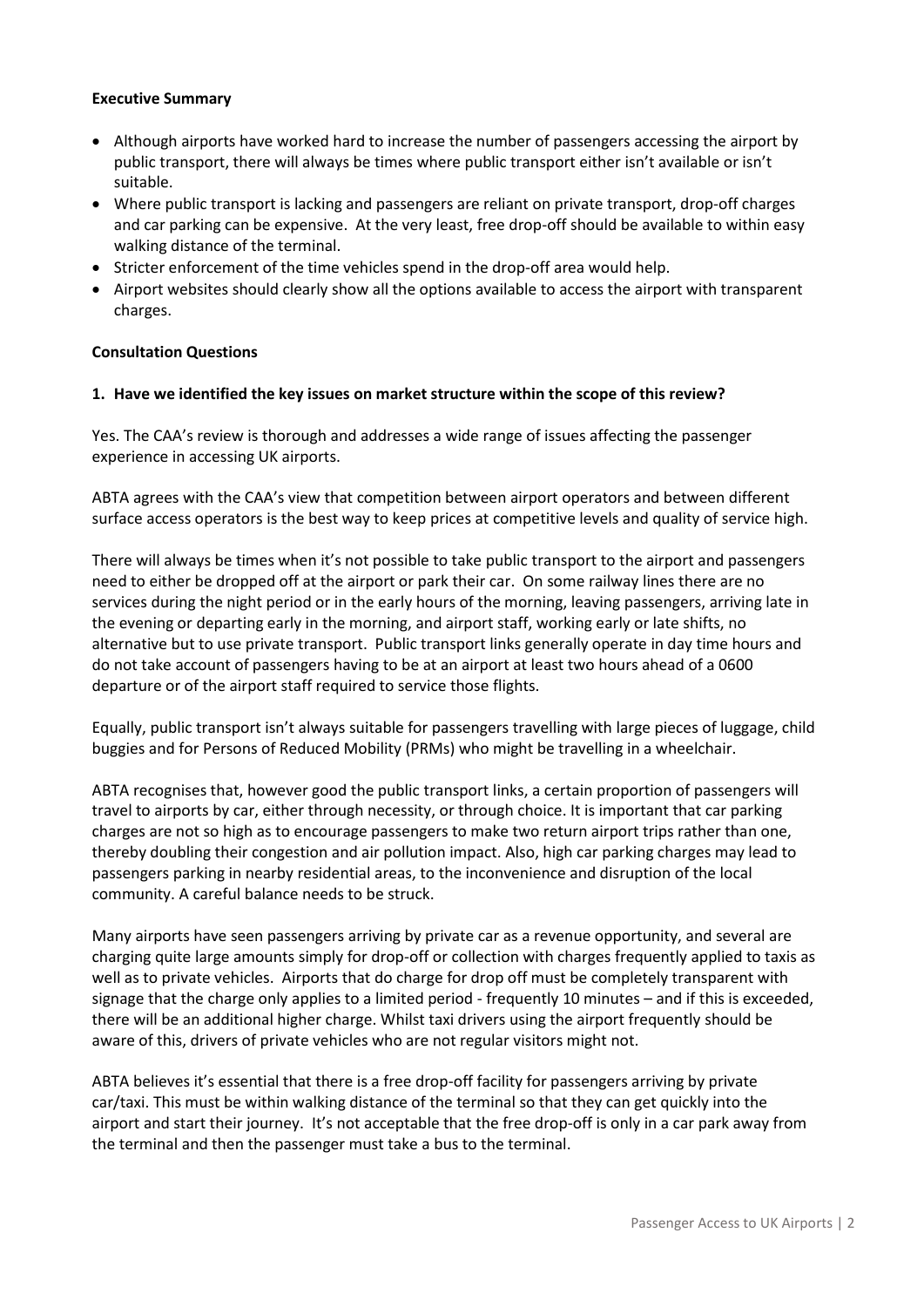Pick-up is a different matter. Some airports have offered 15 minutes free parking in short-stay car parks immediately adjacent to the terminal with marked and reserved areas. This encourages drivers to avoid cluttering the forecourt. It offers an undercover dry area to transfer passengers and luggage and much less stress for drivers than arriving too early and driving round the airport for 10 minutes to avoid being given a ticket. Although drivers might think their pick-up will just take a few minutes, it frequently entails a longer wait. It's quite likely that many drivers would exceed the 15 minutes and be charged anyway. The airport is unlikely to lose out in parking fees and stands to gain from good PR and a less congested forecourt.

ABTA agrees with the CAA that stricter enforcement of the time vehicles spend in the drop-off area would help.

If there is a charge it's essential that it is made known well in advance.

Airport operators generally work with selected taxi operators. For example, Heathrow has a black cab stand at each terminal with larger feeder parks and is now introducing a formal waiting area, with lavatory facilities for Uber and mini-cab companies. This will hopefully avoid drivers, without a prearranged fare, parking up in neighbouring residential areas, to the annoyance of home owners.

Passengers can pre-arrange cheaper journeys with mini-cab companies with pick-up normally in the car park. These arrangements are well understood by regular passengers.

Most airports will have contractual arrangements with transport providers which are acceptable providing that there is competition and transparency. For example, Stansted held an open tender in May 2014 following which three operators were awarded a contract to operate coaches into the airport from a wide range of destinations. However, one former operator, which was not successful in the tendering process, continued to market itself as operating to the airport. Its passengers were still turning up at the airport with tickets valid for travel on the operator after it had stopped running services to/from the airport. This is now the subject of litigation.

# **2. Have you any views and/or evidence on the market position of airport operators in the provision of airport services used to access the airport?**

ABTA has no views on this.

**3. Have you any evidence or views on how well informed consumers are of their airport surface access options and on what is important to passengers in accessing an airport? Is this an area that merits further research?** 

ABTA's latest research<sup>1</sup> shows that three-quarters (75%) passengers consider that ease of transport connections to the airport are important or essential.

UK originating passengers are probably better informed (local knowledge of different options) than visitors who are reliant on websites, onboard airline magazines. It is essential that airport websites are transparent and promote options equally. The passenger needs to be offered a choice. Whilst there will always be passengers who want the fastest, more direct service to the city centre and are prepared to pay for it, there will be others who are cost conscious and would be prepared to travel a slightly longer albeit direct journey.

L,

<sup>1</sup> Arkenford – August 2015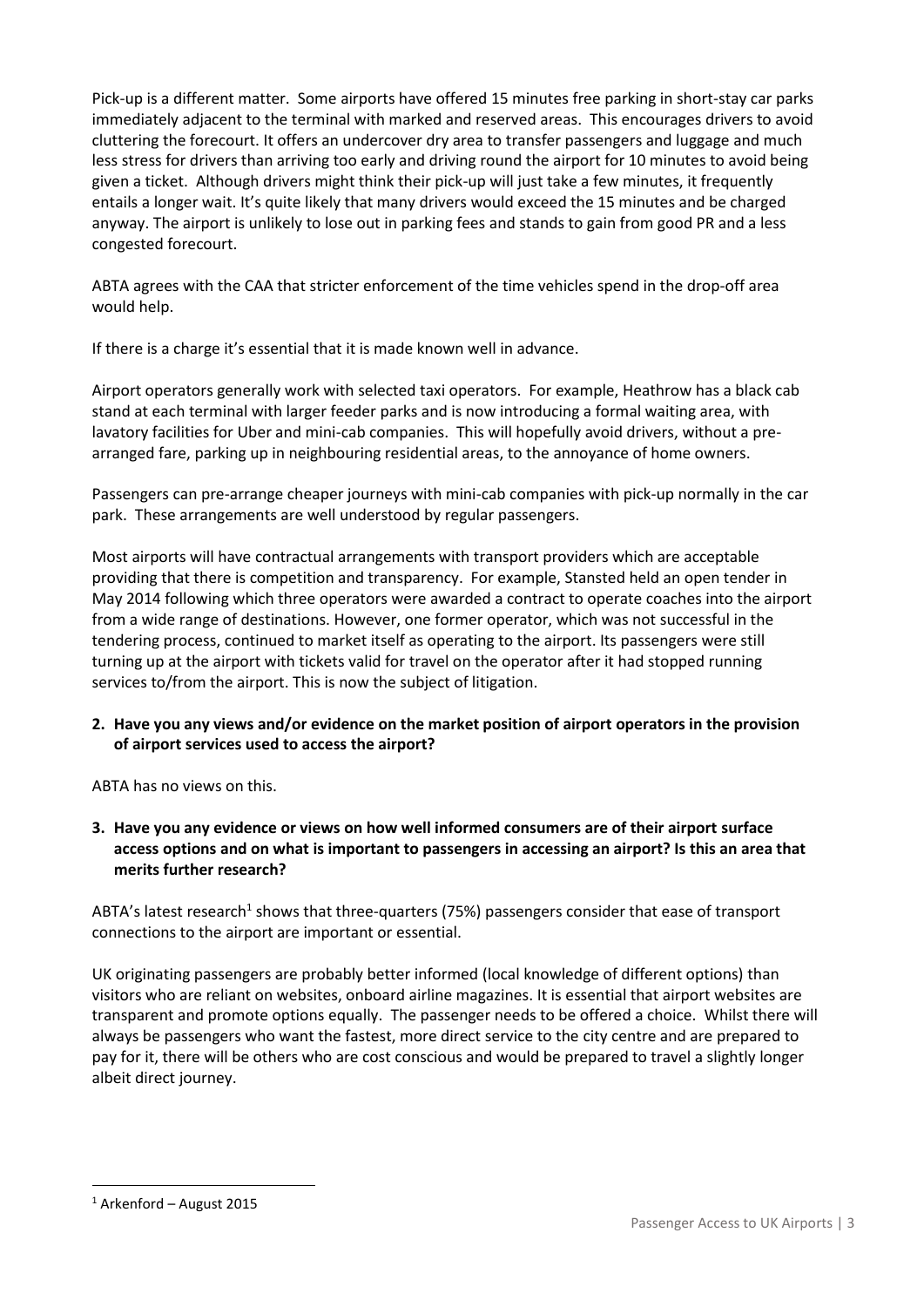For example, the Heathrow website, information desks and leaflets offer information about accessing central London. They readily recommend the Heathrow Express but not the rather cheaper Heathrow Connect:

- Heathrow's website Transport, Directions & Parking front page shows Heathrow Express, underground and National Express but does not include Heathrow Connect; this only appears on the second page after clicking on the train icon.
- Heathrow Express staff are frequently located in the duty free area after the baggage hall; they will sell a Heathrow Express ticket but not a Heathrow Connect ticket. Equally, the Information Desk leaflet makes no mention of Heathrow Connect.

Conversely, Gatwick's website, on the Journey Planner pages, gives equal prominence to Gatwick Express, Thameslink and Southern trains. However, it should be pointed out that if a passenger is buying a rail ticket in Victoria to travel to Gatwick, they are nearly always offered the Gatwick Express, rather than the much cheaper Southern service which stops once and takes about 3 minutes longer.

Identifying ways by which access to a comprehensive set of surface access options is available, including a comparison website, may be an area that merits further research.

## **4. Have we identified the key issues related to the distribution of airport car parking? Do you have any views on what, if anything, would improve outcomes to consumers?**

ABTA believes that the CAA has identified the key issues related to airport car parking. It is important that a range of options are offered. As previously mentioned, a careful balance needs to be struck on car parking charges so as to encourage passengers to use public transport but, at the same time, encouraging drivers to use car parks and not park in local residential areas.

We commend Gatwick's Approved Operators Scheme which allows approved operators to access the forecourt/short stay car parks. Other airports have similar commercial arrangements in place.

Regular users of airport car parks will likely be aware of the different options available, if not via the airport's own website, through price comparison websites.

## **5. Have you any views and/or evidence on how the information set that passengers have, when choosing between airport surface access products, could be improved for consumers?**

As previously mentioned, ABTA believes that airports should offer comprehensive information clearly stating any charges.

A good example is Edinburgh which produces a route map covering Lothian Buses (including the Airlink bus) and Edinburgh Trams; this is available to all arriving passengers in the baggage hall.

It's also important to look at good practices of airlines. One example is the Directory page of British Airways' Highlife magazine clearly showing the different choices available for passengers to travel from the London airports they serve to central London with indicative prices.

# **6. Have you any views on our proposed way forward and, in particular, the development of good practice principles by airport operators?**

Ensuring that passengers are able to access a full range of options for assessing what is the most convenient and financially acceptable way for them to travel to the airport is of great importance.